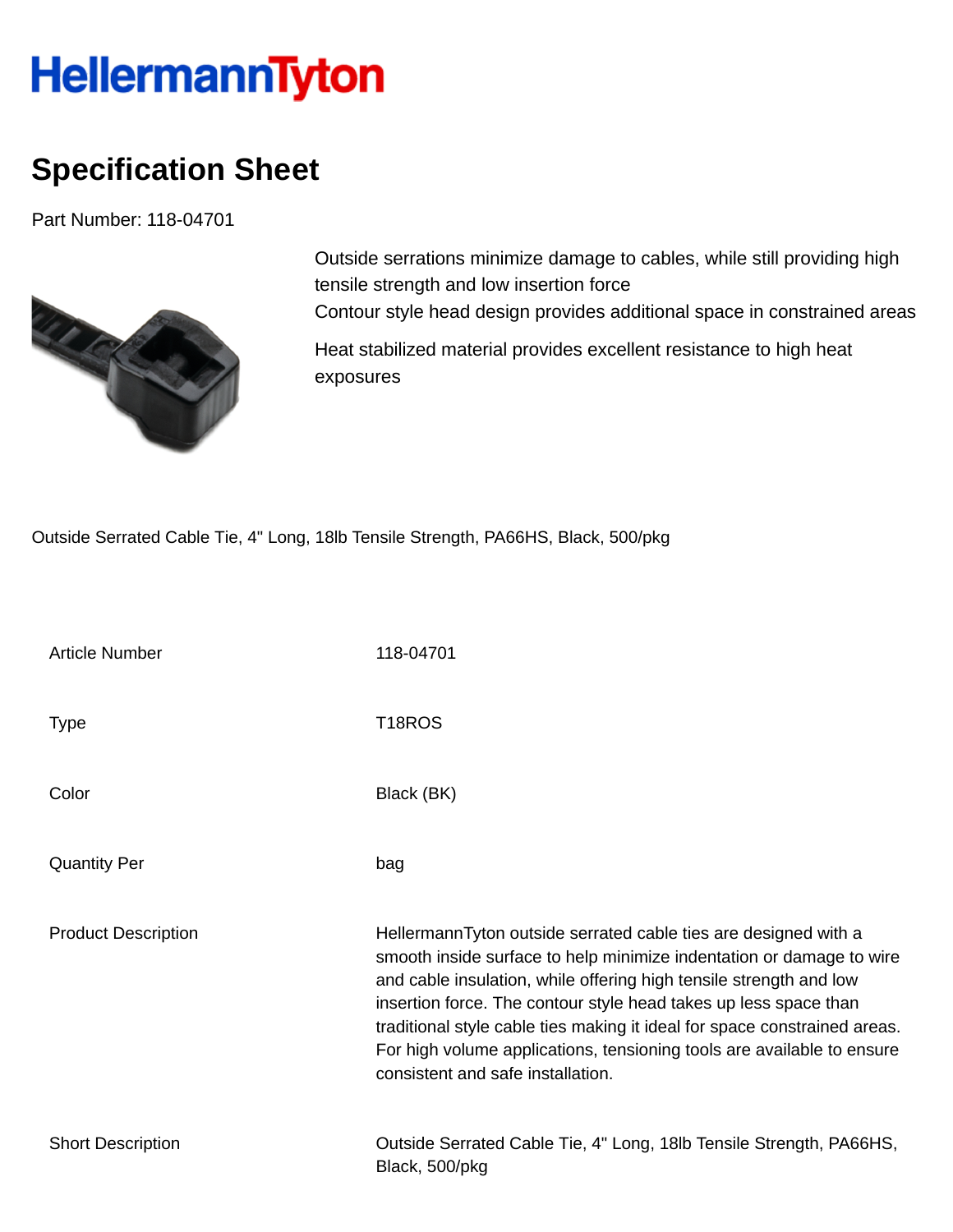| Minimum Tensile Strength (Imperial)   | 18.0                    |
|---------------------------------------|-------------------------|
| Minimum Tensile Strength (Metric)     | 80                      |
| Length L (Imperial)                   | 4.0                     |
| Length L (Metric)                     | 100.0                   |
| <b>Identification Plate Position</b>  | none                    |
| Releasable Closure                    | <b>No</b>               |
| <b>Tie Closure</b>                    | plastic pawl            |
| Variant                               | <b>Outside Serrated</b> |
| Width W (Imperial)                    | 0.10                    |
| Width W (Metric)                      | 2.5                     |
| <b>Bundle Diameter Min (Imperial)</b> | 0.06                    |
| <b>Bundle Diameter Min (Metric)</b>   | 1.6                     |
| <b>Bundle Diameter Max (Imperial)</b> | 0.79                    |
| <b>Bundle Diameter Max (Metric)</b>   | 20.0                    |
| Thickness T (Metric)                  | 1.0                     |